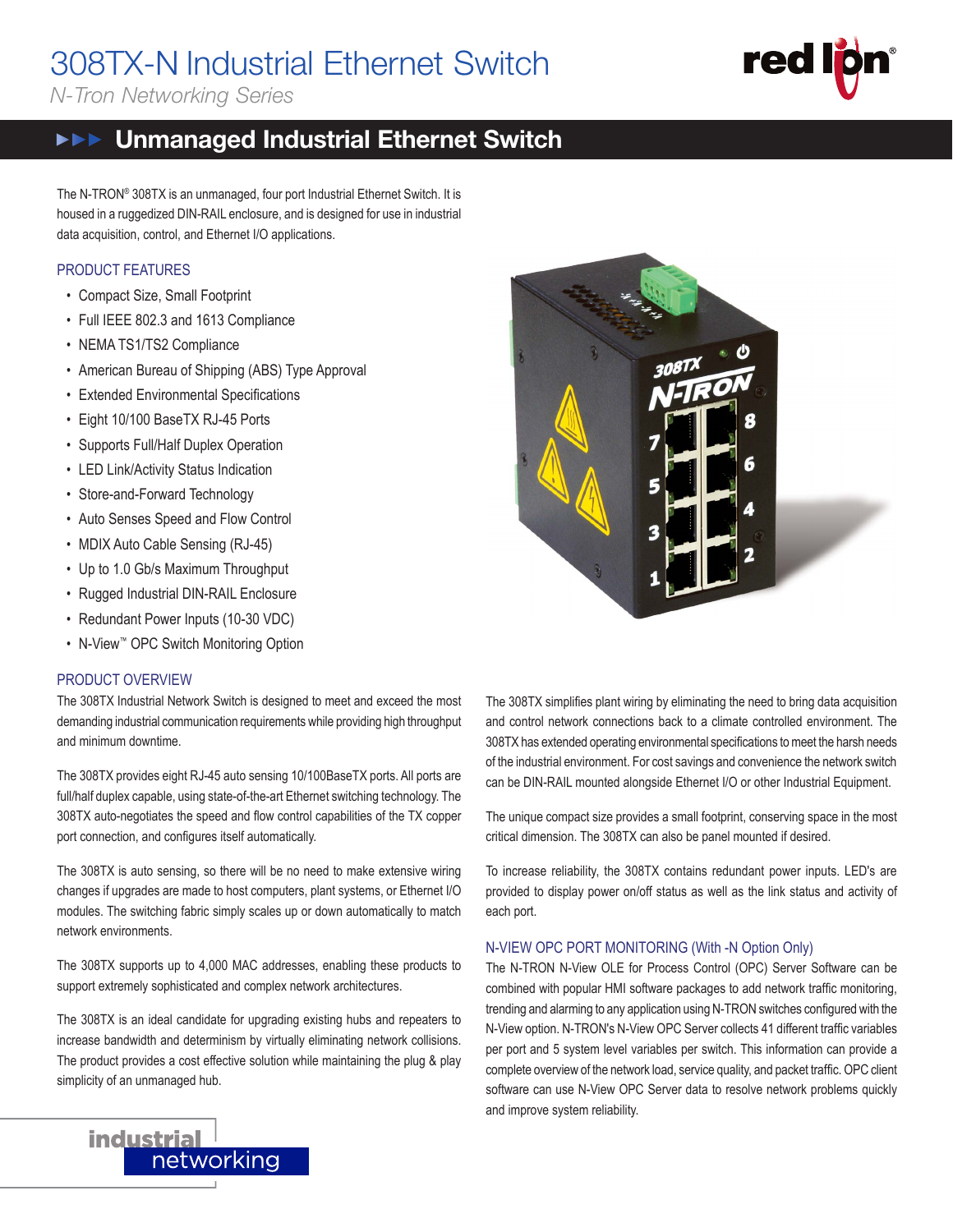# **AFF 308TX-N Specifications**

# **SPECIFICATIONS**

#### Case Dimensions

| Height: | 3.5"       | $(8.8 \text{ cm})$  |
|---------|------------|---------------------|
| Width:  | 2.1"       | $(5.4 \text{ cm})$  |
| Depth:  | 3.4"       | $(8.6 \text{ cm})$  |
| Weight: | $0.75$ lbs | $(0.34 \text{ kg})$ |
|         |            |                     |

#### **Electrical**

Input Voltage: 10-30 VDC Inrush: 9.0Amp/0.5ms@24V Input Current:

#### Environmental

Operating Temperature: -20°C to 70°C C to 70 $\mathrm{^{\circ}C}$ Storage Temperature: 40°C to 85°C C to 85 $\rm ^{o}$ C 10% to 95% (Non Condensing) Operating Altitude: 0 to 10,000 ft. Operating Humidity:

250 mA@24V

Shock and Vibration (bulkhead mounting) Shock: 200g @ 10ms 50g, 5-200Hz, Triaxial Vibration/Seismic:

Network Media 10BaseT:

10BaseT: ≥Cat3 Cable 100BaseTX: ≥Cat5 Cable

Connectors **Connectors** 

| "```````````````````````````````` |                          |
|-----------------------------------|--------------------------|
| 10/100BaseTX:                     | Eight (8) RJ-45 TX Ports |
|                                   |                          |

 $>Cat5$ 

# Recommended Wiring Clearance

Network Media

Front:  $2^{\circ}$  (5.08 cm) Top: 1" (2.54 cm)

# Regulatory Approvals

UL Listed 1604 (US and Canada) • Compact Size, Small Footprint CE: EN61000-6-2,4, EN55011, EN61000-4-2,3,4,5,6 ABS Type Approval for Shipboard Applications IEEE 1613 for Electric Utility Substations • Ruggedized DIN-RAIL Enclosure RoHS Compliant • High Performance FCC Part 15 Class A CLASS I, DIV 2, GROUPS A,B,C,D,T4A **GOST-R Certified** 

Top: 1" (2.54 cm)

# **BENEFITS** and the american of the set of the set of the set of the set of the set of the set of the set of the set of the set of the set of the set of the set of the set of the set of the set of the set of the set of the

Industrial Network Switch

- Compact Size, Small Footprint
- High Reliability/Availability
- Extended Environmental Specifications
- Ruggedized DIN-RAIL Enclosure
- High Performance
- Increased Performance • High MTBF >2M Hours (measured)

### Ease of Use

- Plug & Play Operation
- Eight Auto Sensing 10/100BaseTX RJ-45 Ports
- Auto Sensing Duplex, Speed, and Cable Type
- Unmanaged Operation
- Compact DIN-RAIL Package

#### Increased Performance

- Full Wire Speed Capable
- Full Duplex Capable
- Eliminates Network Collisions
- Increases Network Determinism
- N-View Switch Viewing Option